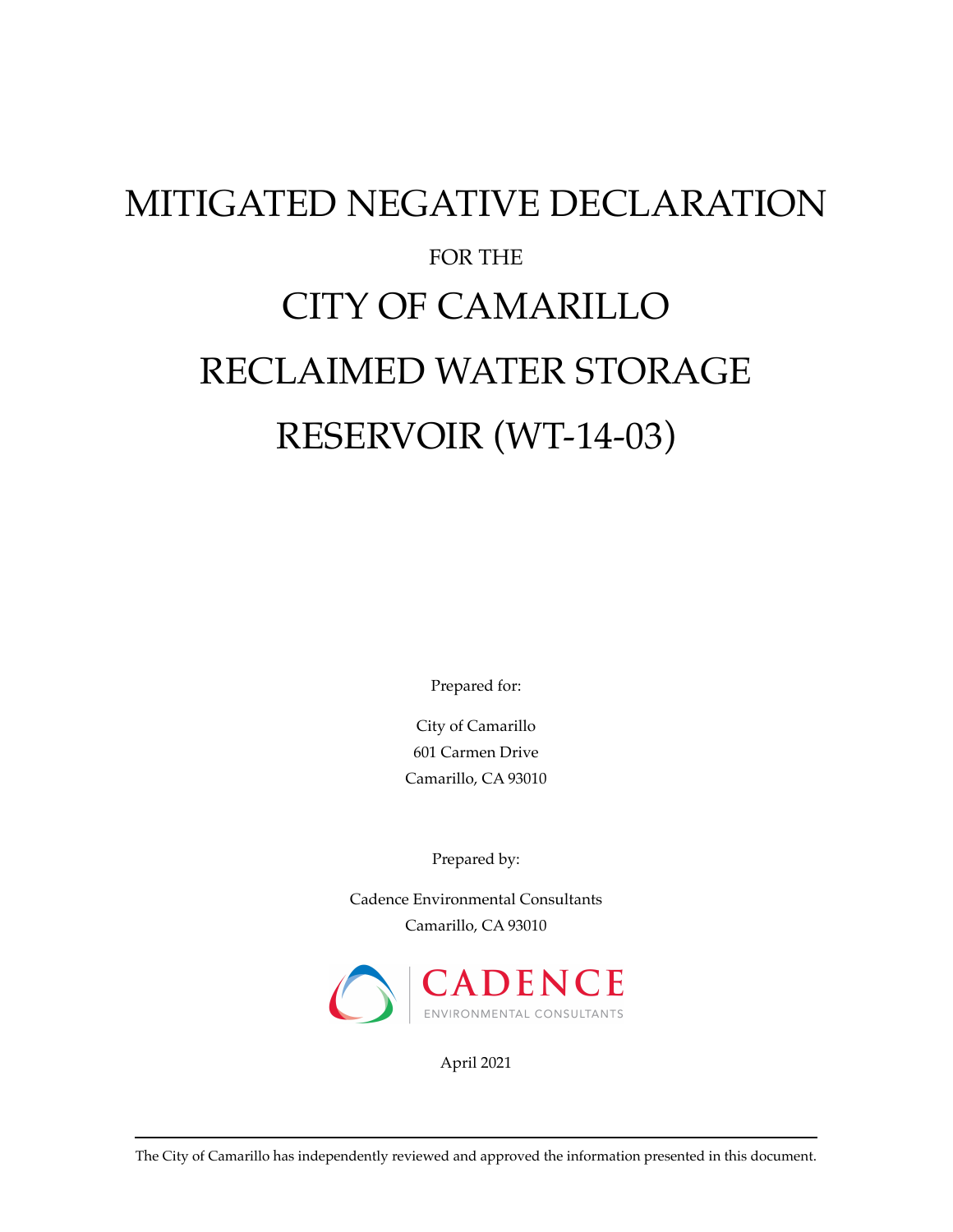## CITY OF CAMARILLO

### MITIGATED NEGATIVE DECLARATION

This Mitigated Negative Declaration has been prepared based on the Initial Study evaluating the development and operation of the proposed City of Camarillo Reclaimed Water Storage Reservoir Project. If approved by the City of Camarillo, project implementation will involve the construction and operation of a new 1.0 million-gallon reclaimed water storage tank (also known as recycled water) and relocating the existing pump station with controls at the Camarillo Sanitary District Water Reclamation Plant in Camarillo, California.

Potentially significant environmental impacts associated with the development and operation of the proposed project have been assessed in an Initial Study (attached to this Mitigated Negative Declaration). This Mitigated Negative Declaration and the attached Initial Study have been prepared in accordance with the provisions of the California Environmental Quality Act (CEQA) of 1970 as amended, the Guidelines for Implementation of the California Environmental Quality Act (State CEQA Guidelines), and the City of Camarillo CEQA Environmental Guidelines.

Section 15070 of the State CEQA Guidelines indicates that a proposed Mitigated Negative Declaration shall be prepared for a project subject to CEQA when either:

- a. The Initial Study shows that there is no substantial evidence that the project may have a significant effect on the environment, or
- b. The Initial Study identified potentially significant effects but:
	- 1. Revisions in the project plans or proposals made by or agreed to by the applicant before the proposed Negative Declaration is released for public review would avoid the effects or mitigate the effects to a point where clearly no significant effects would occur, and
	- 2. There is no substantial evidence before the agency that the project as revised may have a significant effect on the environment.

Based on the analysis provided in the Initial Study, the proposed project has the potential to significantly impact the local environment without mitigation. However, implementation of the mitigation measures recommended in the Initial Study would reduce all potentially significant impacts to less than significant levels. Therefore, in accordance with CEQA, this Mitigated Negative Declaration has been prepared.

Section 15071 of the State CEQA Guidelines indicates that a Negative Declaration circulated for public review shall include the following: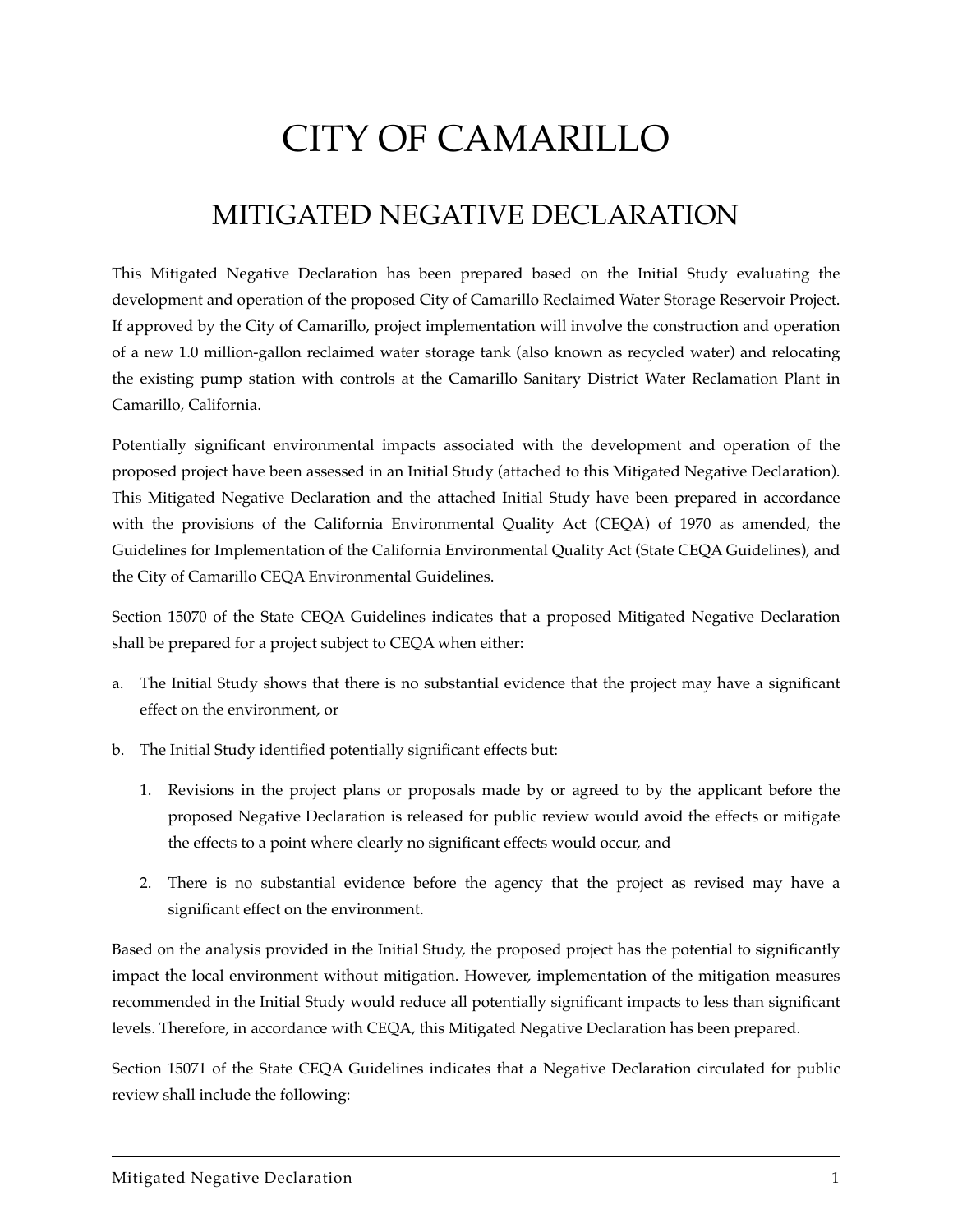- a. A brief description of the project, including a commonly used name for the project, if any;
- b. The location of the project, preferably shown on a map, and the name of the project proponent;
- c. A proposed finding that the project would not have a significant effect on the environment;
- d. An attached copy of the Initial Study documenting reasons to support the finding; and
- e. Mitigation measures, if any, included in the project to avoid potentially significant effects.

The Initial Study is attached to this Mitigated Negative Declaration. All other applicable items (project description, location, and proposed findings) are included within the attached Initial Study. The mitigation measures recommended to reduce potentially significant impacts to less than significant levels are also identified in the Initial Study.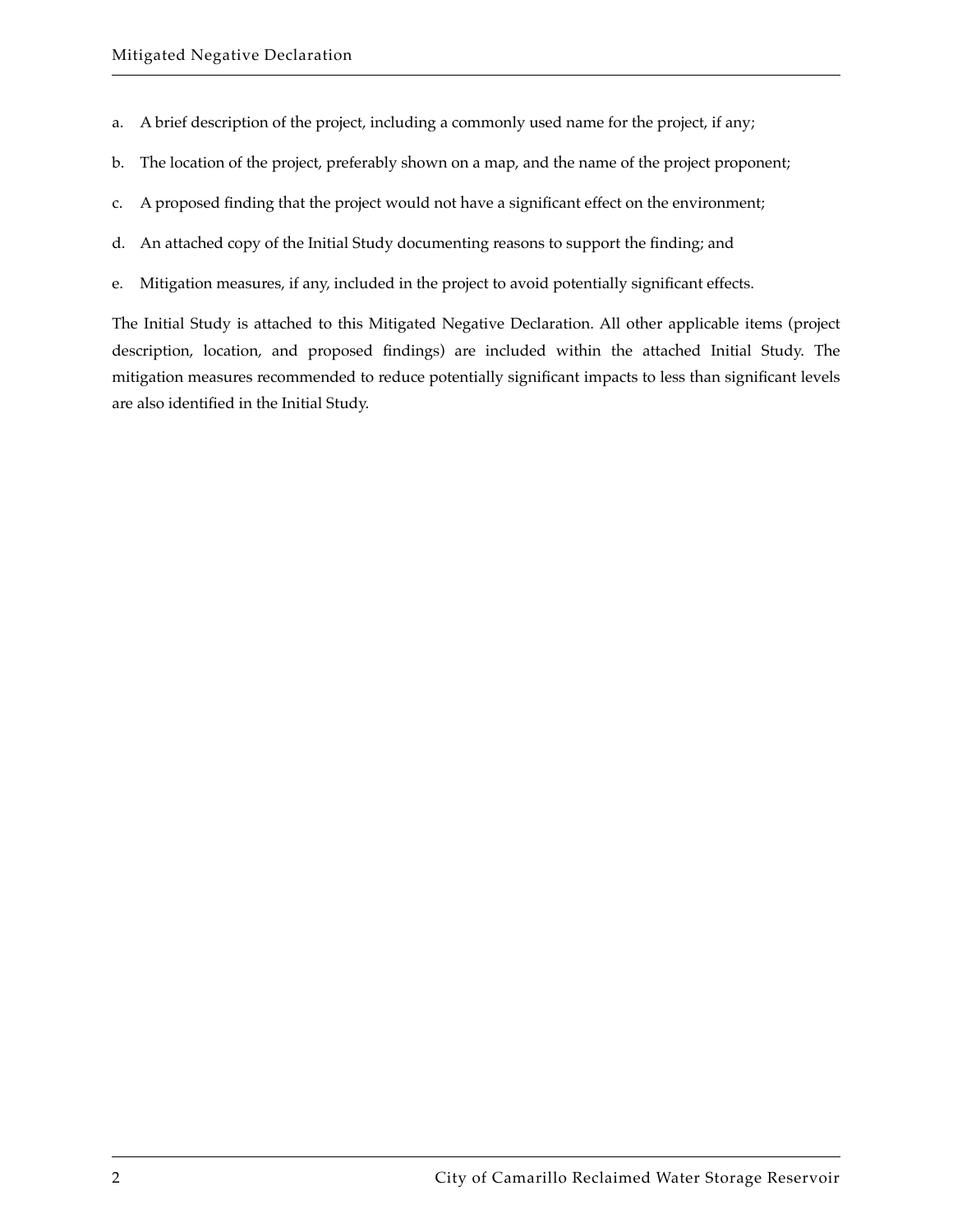## MITIGATION MONITORING AND REPORTING PROGRAM

*This section of the Mitigated Negative Declaration provides the Mitigation Monitoring and Reporting Program (MMRP) that would be used to monitor the implementation of the mitigation measures adopted for the City of Camarillo Reclaimed Water Storage Reservoir project.* 

### **INTRODUCTION**

CEQA requires the adoption of feasible mitigation measures to reduce the severity and magnitude of potentially significant environmental impacts associated with development projects. However, simply adopting these measures is not adequate under State law. Lead agencies are also required to adopt a program that will be used to ensure that the mitigation measures are, in fact, implemented. The requirements for mitigation monitoring or reporting are codified in Section 15097 of the State CEQA Guidelines.

The Mitigated Negative Declaration for the City of Camarillo Reclaimed Water Storage Reservoir project identifies project-specific mitigation measures to reduce the potentially significant impacts of the project as proposed. Following adoption of the Mitigated Negative Declaration and approval of this MMRP by the City of Camarillo, the project-specific mitigation measures identified in the Mitigated Negative Declaration would be implemented and monitored as described in this MMRP.

### **LIST OF MITIGATION MEASURES**

The mitigation measures adopted for the City of Camarillo Reclaimed Water Storage Reservoir project are listed in the following table along with the action required, the timing for implementation of each measure, and the department within the City of Camarillo responsible for monitoring the mitigation measure.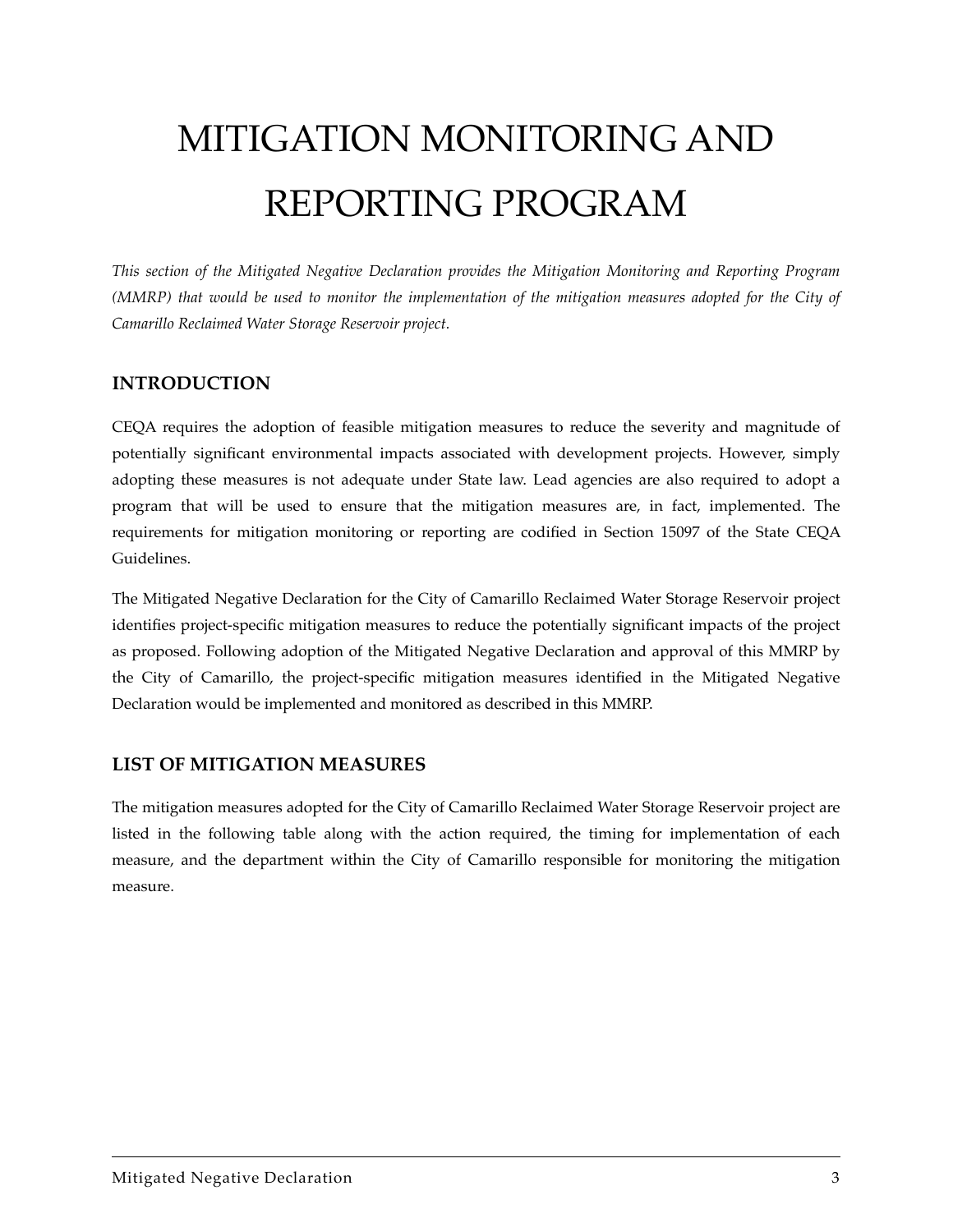This page intentionally left blank.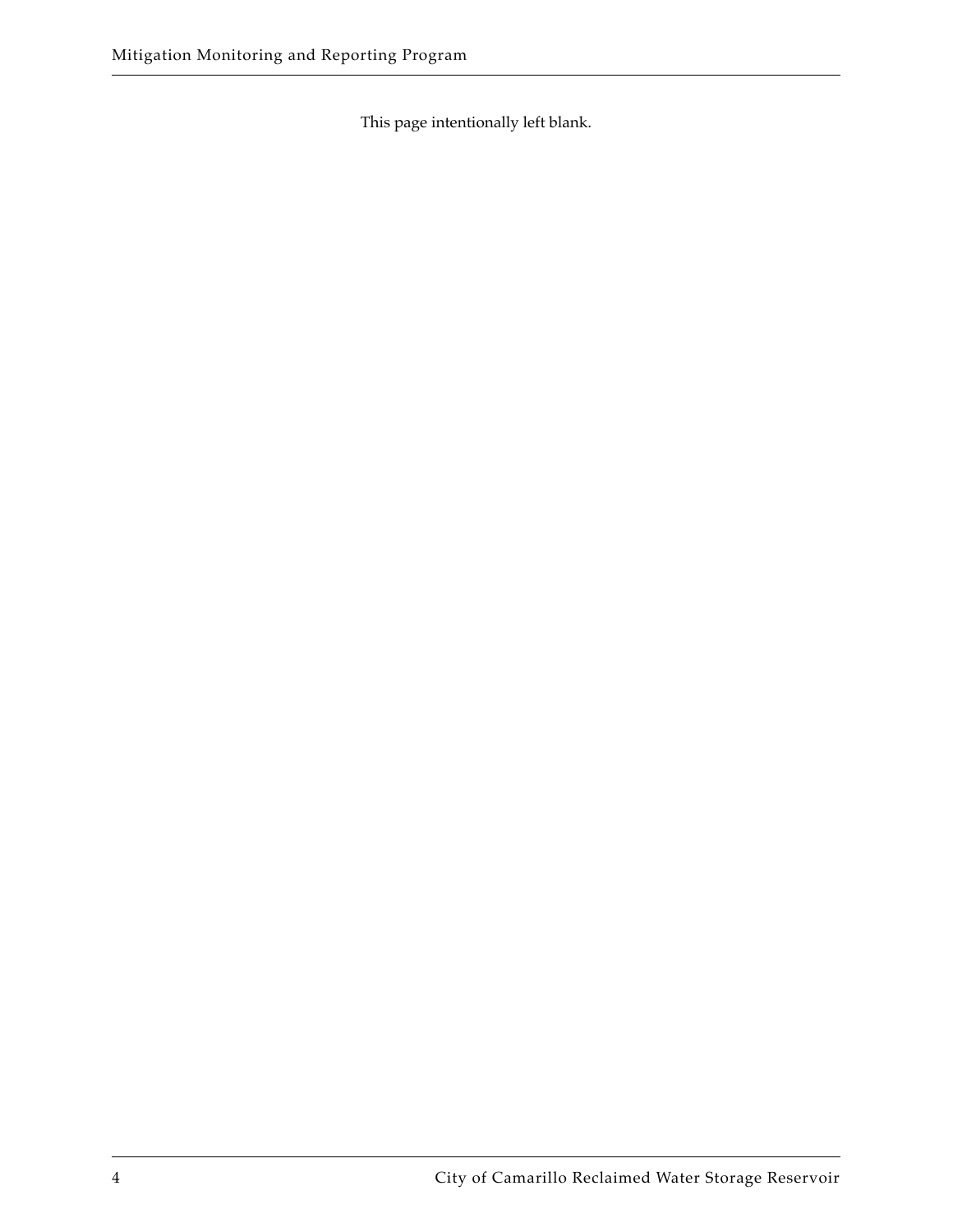|        | MITIONITON MENOCKES NDOI TED TOK THE CITT OF CHMINKEEO KECENIMED MITER STORING HIN INOJECT                                                                                                                                                                                                                                                                                                                                                                                                                                                                                                                                                                                                                                                                                    |                                                                                                                      |                        |                                   |
|--------|-------------------------------------------------------------------------------------------------------------------------------------------------------------------------------------------------------------------------------------------------------------------------------------------------------------------------------------------------------------------------------------------------------------------------------------------------------------------------------------------------------------------------------------------------------------------------------------------------------------------------------------------------------------------------------------------------------------------------------------------------------------------------------|----------------------------------------------------------------------------------------------------------------------|------------------------|-----------------------------------|
|        | Mitigation Measure                                                                                                                                                                                                                                                                                                                                                                                                                                                                                                                                                                                                                                                                                                                                                            | Action Required                                                                                                      | Mitigation Timing      | Monitoring Re-<br>sponsibility    |
|        |                                                                                                                                                                                                                                                                                                                                                                                                                                                                                                                                                                                                                                                                                                                                                                               | <b>Air Quality</b>                                                                                                   |                        |                                   |
| $AQ-1$ | All developers of the new facilities at the project site<br>shall implement fugitive dust control measures<br>throughout all phases of construction. The City of<br>Camarillo shall include in construction contracts the<br>dust control measures required by VCAPCD Rule 55.<br>Examples of the types of measures that are applicable<br>to the project include the following:<br>• Minimize the area disturbed on a daily basis by<br>clearing, grading, earthmoving, and/or excavation<br>operations.<br>· Pre-grading/excavation activities shall include<br>watering the area to be graded or excavated before<br>the commencement of grading or excavation<br>operations. Application of water should penetrate<br>sufficiently to minimize fugitive dust during these | Review of project plans and<br>specifications to assure that the<br>mitigation measure requirements<br>are included. | Prior to construction. | <b>Public Works</b><br>Department |
|        | activities.<br>• Trucks shall be required to cover their loads as<br>required by California Vehicle Code §23114.                                                                                                                                                                                                                                                                                                                                                                                                                                                                                                                                                                                                                                                              |                                                                                                                      |                        |                                   |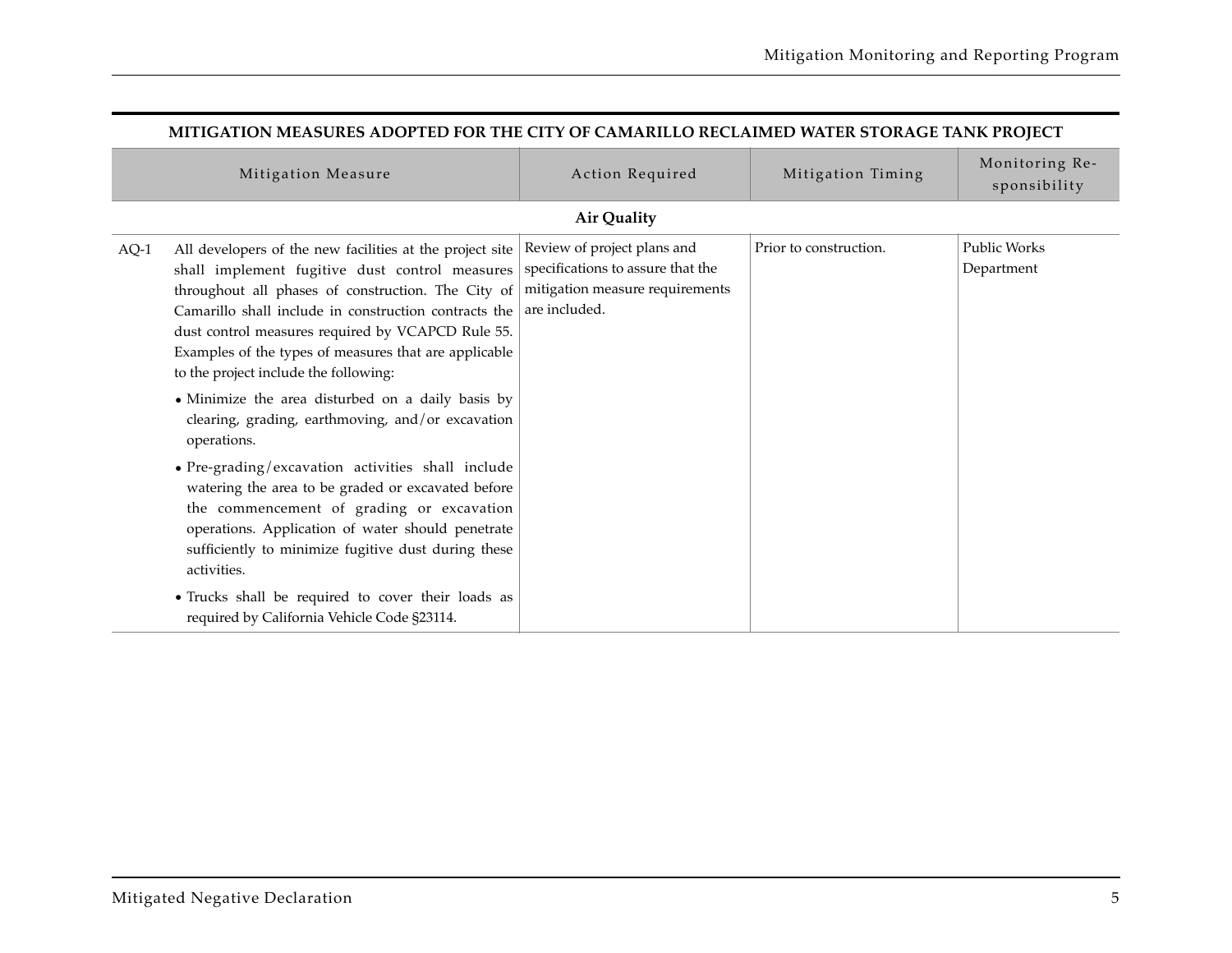| Mitigation Measure                                                                                                                                                                                                                                                                                                                                                                                                                                 | Action Required | Mitigation Timing | Monitoring Re-<br>sponsibility |
|----------------------------------------------------------------------------------------------------------------------------------------------------------------------------------------------------------------------------------------------------------------------------------------------------------------------------------------------------------------------------------------------------------------------------------------------------|-----------------|-------------------|--------------------------------|
| · All graded and excavated material, exposed soil<br>areas, and active portions of the construction site,<br>including unpaved on-site roadways, shall be<br>treated to prevent fugitive dust. Treatment shall<br>include, but not necessarily be limited to, periodic<br>watering, application of environmentally-safe soil<br>stabilization materials, and/or roll-compaction as<br>appropriate. Watering must be done as often as<br>necessary. |                 |                   |                                |
| · Material stockpiles shall be enclosed, covered,<br>stabilized, or otherwise treated, to prevent blowing<br>fugitive dust offsite.                                                                                                                                                                                                                                                                                                                |                 |                   |                                |
| • Graded and/or excavated inactive areas of the<br>construction site shall be monitored by a City-<br>designated monitor at least weekly for dust<br>stabilization. Soil stabilization methods, such as<br>water and roll-compaction, and environmentally-<br>safe control materials, shall be periodically applied<br>to portions of the construction site that are inactive<br>for over four days.                                               |                 |                   |                                |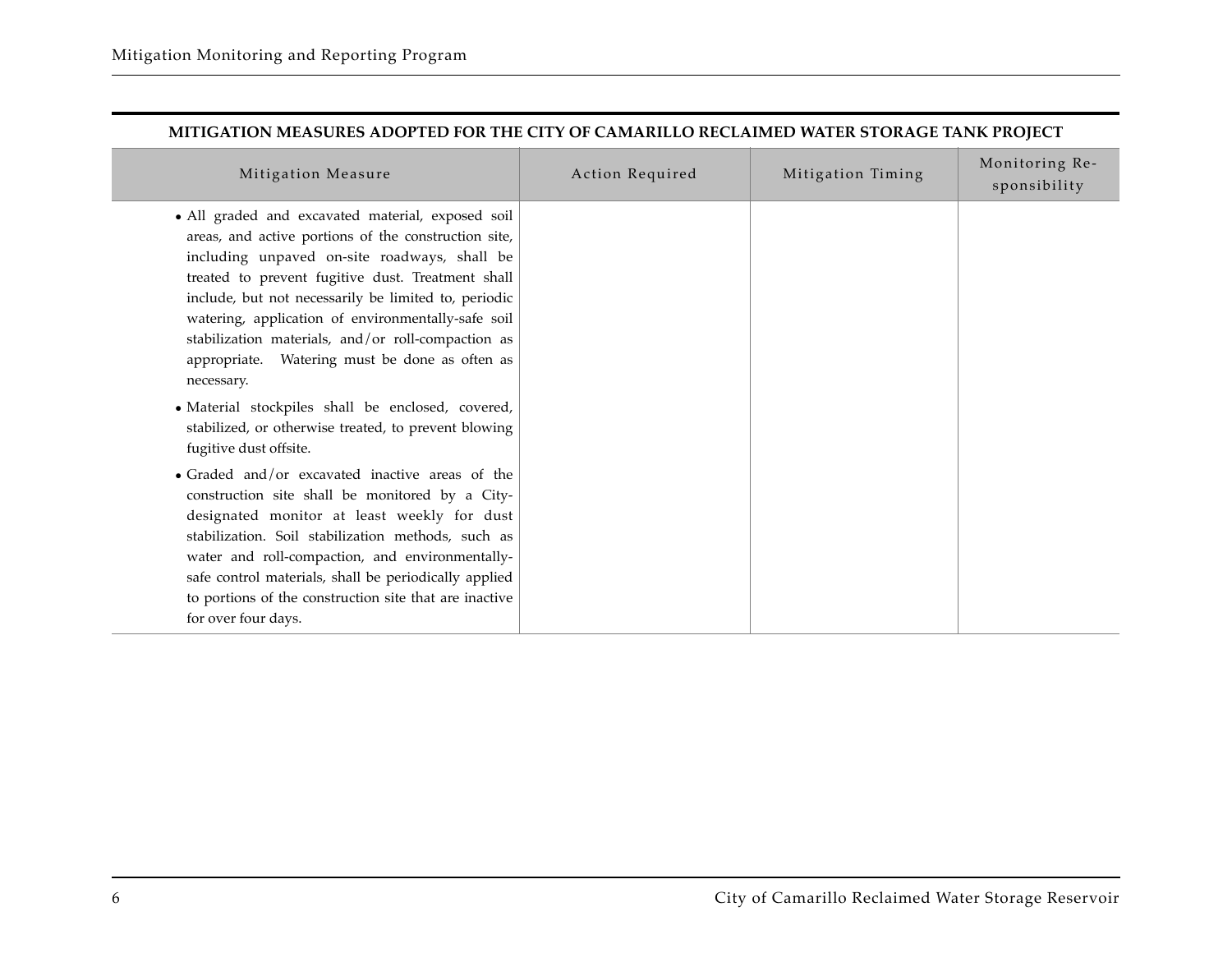| Mitigation Measure                                                                                                                                                                                                                                                                                                                                                                                                                                                                              | Action Required | Mitigation Timing | Monitoring Re-<br>sponsibility |
|-------------------------------------------------------------------------------------------------------------------------------------------------------------------------------------------------------------------------------------------------------------------------------------------------------------------------------------------------------------------------------------------------------------------------------------------------------------------------------------------------|-----------------|-------------------|--------------------------------|
| · During periods of high winds (i.e., wind speed<br>sufficient to cause fugitive dust to impact adjacent<br>properties), all clearing, grading, earth moving, and<br>excavation operations must be curtailed to the<br>degree necessary to prevent fugitive dust created by<br>on-site activities and operations from being a<br>nuisance or hazard, either off-site or on-site. The<br>contractor shall refer to VCAPCD dust control<br>requirements to determine when winds are<br>excessive. |                 |                   |                                |
| • Personnel involved in grading operations, including<br>contractors and subcontractors should be advised to<br>wear respiratory protection in accordance with<br>California Division of Occupational Safety and<br>Health regulations.                                                                                                                                                                                                                                                         |                 |                   |                                |

### **Cultural Resources and Tribal Cultural Resources**

| $CR-1$ | The City of Camarillo shall include in construction Review of project plans and |                                   | Prior to construction. | Public Works |
|--------|---------------------------------------------------------------------------------|-----------------------------------|------------------------|--------------|
|        | contracts the requirement that construction activities                          | specifications to assure that the |                        | Department   |
|        | be halted if any archaeological materials are                                   | requirements of mitigation        |                        |              |
|        | encountered during the course of project measure CR-1 are included.             |                                   |                        |              |
|        | development. In the event that cultural resources are                           |                                   |                        |              |
|        | discovered, the services of a professional archaeologist                        |                                   |                        |              |
|        | must be secured by contacting the Center for Public                             |                                   |                        |              |
|        | Archaeology - California State University Fullerton,                            |                                   |                        |              |
|        | or a member of the Society of Professional                                      |                                   |                        |              |
|        | Archaeologists (SOPA) or a SOPA-qualified                                       |                                   |                        |              |
|        | archaeologist to assess the resources and evaluate the                          |                                   |                        |              |
|        | impact.                                                                         |                                   |                        |              |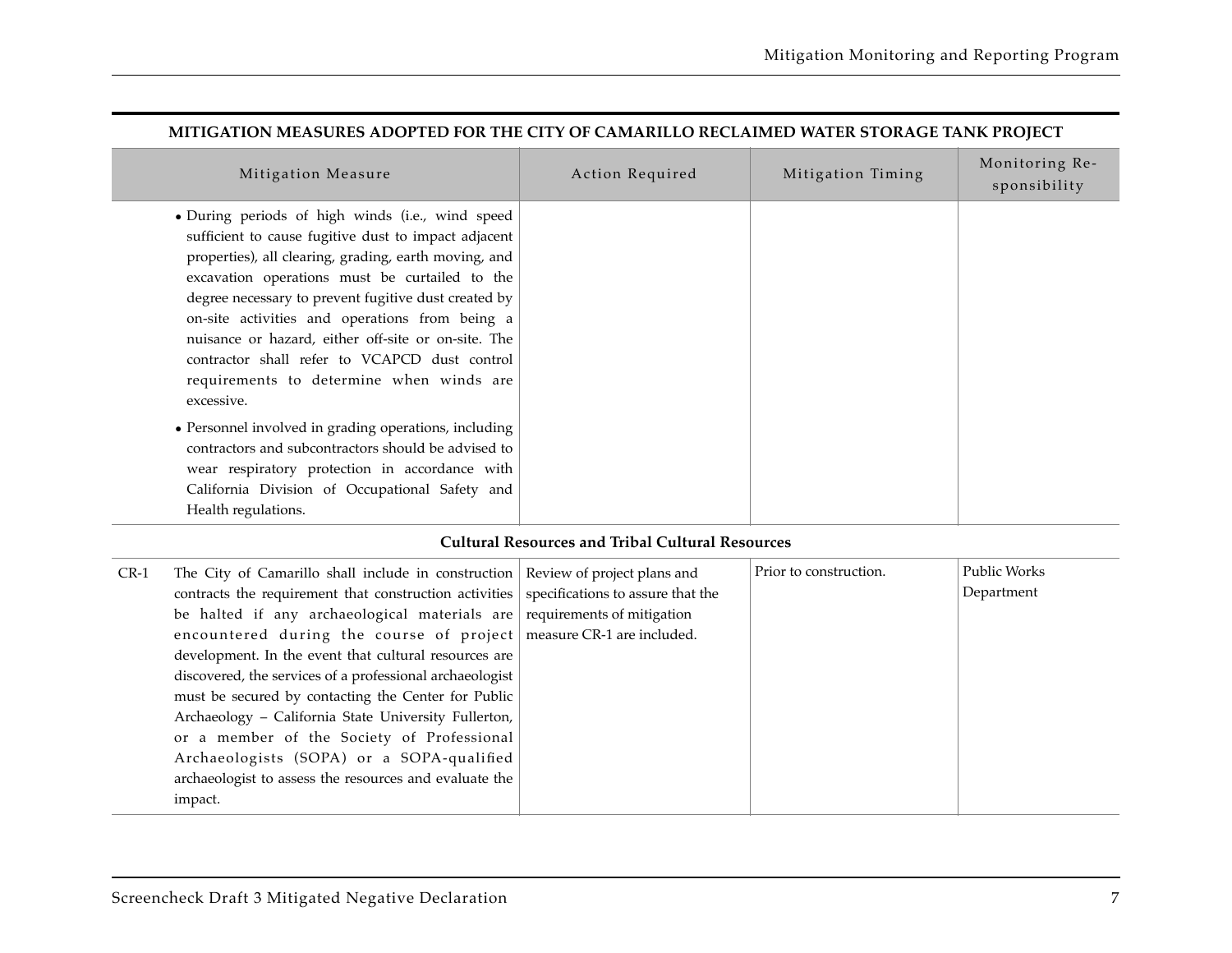| Mitigation Measure                                       | Action Required | Mitigation Timing | Monitoring Re-<br>sponsibility |
|----------------------------------------------------------|-----------------|-------------------|--------------------------------|
| In the event that cultural resources are discovered, the |                 |                   |                                |
| handling will differ depending on the nature of the      |                 |                   |                                |
| artifacts. However, it is understood that all artifacts  |                 |                   |                                |
| with the exception of human remains and related          |                 |                   |                                |
| grave goods or sacred objects belong to the property     |                 |                   |                                |
| owner. All artifacts discovered at the development site  |                 |                   |                                |
| must be inventoried and analyzed by the professional     |                 |                   |                                |
| archaeologist.                                           |                 |                   |                                |
| In the event that the archaeologist identifies resources |                 |                   |                                |
| of a prehistoric or Native American origin, a Native     |                 |                   |                                |
| American observer of Chumash origin must be              |                 |                   |                                |
| retained to accompany the archaeologist for the          |                 |                   |                                |
| duration of the grading phase to help analyze the        |                 |                   |                                |
| Native American artifacts for identification as          |                 |                   |                                |
| everyday life and/or religious or sacred items,          |                 |                   |                                |
| cultural affiliation, temporal placement, and function,  |                 |                   |                                |
| as deemed possible. All items found in association       |                 |                   |                                |
| with Native American human remains will be               |                 |                   |                                |
| considered grave goods or sacred in origin and subject   |                 |                   |                                |
| to special handling pursuant to State law. The           |                 |                   |                                |
| remainder of the Native American artifact assemblage     |                 |                   |                                |
| will be inventoried, analyzed, and prepared in a         |                 |                   |                                |
| manner for reburial at the project site and/or curation, |                 |                   |                                |
| and the archaeological consultant will deliver the       |                 |                   |                                |
| materials to an accredited curation facility approved    |                 |                   |                                |
| by the City of Camarillo within a reasonable amount      |                 |                   |                                |
| of time.                                                 |                 |                   |                                |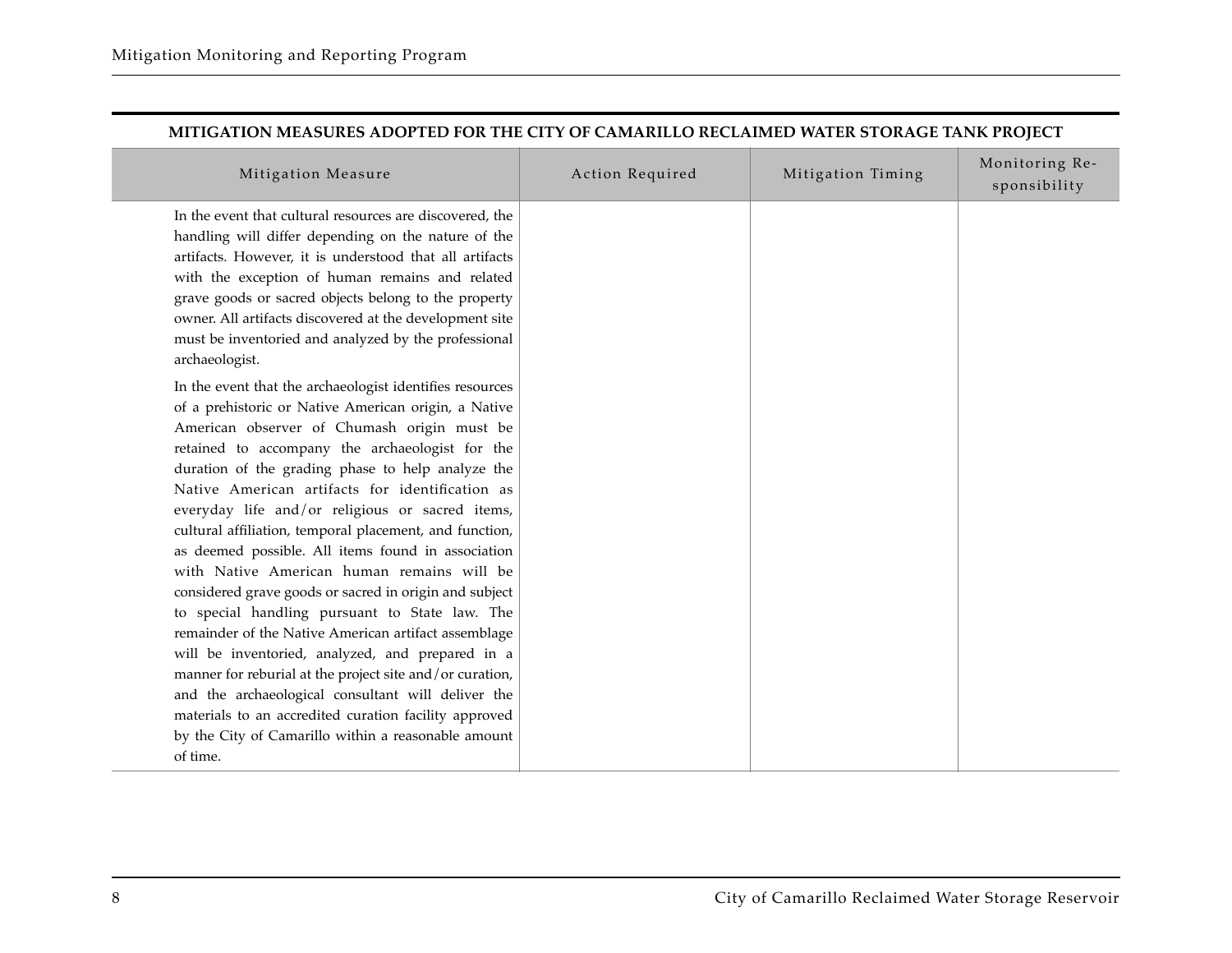|        | Mitigation Measure                                                                                                                                                                                                                                                                                                                                                                                                                                                                                                                                      | Action Required                                                                                                              | Mitigation Timing      | Monitoring Re-<br>sponsibility |
|--------|---------------------------------------------------------------------------------------------------------------------------------------------------------------------------------------------------------------------------------------------------------------------------------------------------------------------------------------------------------------------------------------------------------------------------------------------------------------------------------------------------------------------------------------------------------|------------------------------------------------------------------------------------------------------------------------------|------------------------|--------------------------------|
|        | Nonnative American artifacts will be inventoried,<br>assessed, and analyzed for cultural affiliation,<br>personal affiliation (prior ownership), function, and<br>temporal placement. Subsequent to analysis and<br>reporting, these artifacts will be subjected to curation<br>or returned to the property owner, as deemed<br>appropriate.                                                                                                                                                                                                            |                                                                                                                              |                        |                                |
|        | A report of findings, including an itemized inventory<br>of recovered artifacts, must be prepared upon<br>completion of the steps outlined above. The report<br>must include a discussion of the significance of all<br>recovered artifacts. The report and inventory, when<br>submitted to the City of Camarillo Department of<br>Community Development and the UCLA<br>Archaeological Information Center, will signify<br>completion of the program to mitigate impacts to<br>archaeological and/or cultural resources.                               |                                                                                                                              |                        |                                |
|        |                                                                                                                                                                                                                                                                                                                                                                                                                                                                                                                                                         | <b>Geology and Soils</b>                                                                                                     |                        |                                |
| $GS-1$ | The City of Camarillo shall retain the services of a<br>professional paleontologist to conduct a<br>paleontological monitoring program during<br>excavations necessary to prepare the areas of impact<br>for construction. This shall include the demolition of<br>the existing drying beds in the area of the proposed<br>tank; excavations for the tank, itself; and any other<br>areas of direct or indirect impact. The paleontological<br>monitoring program shall be designed in a manner<br>consistent the County guidelines and approved by the | Review of project plans and<br>specifications to assure that the<br>requirements of mitigation<br>measure GS-1 are included. | Prior to construction. | Public Works<br>Department     |

City prior to the initiation of any earthmoving.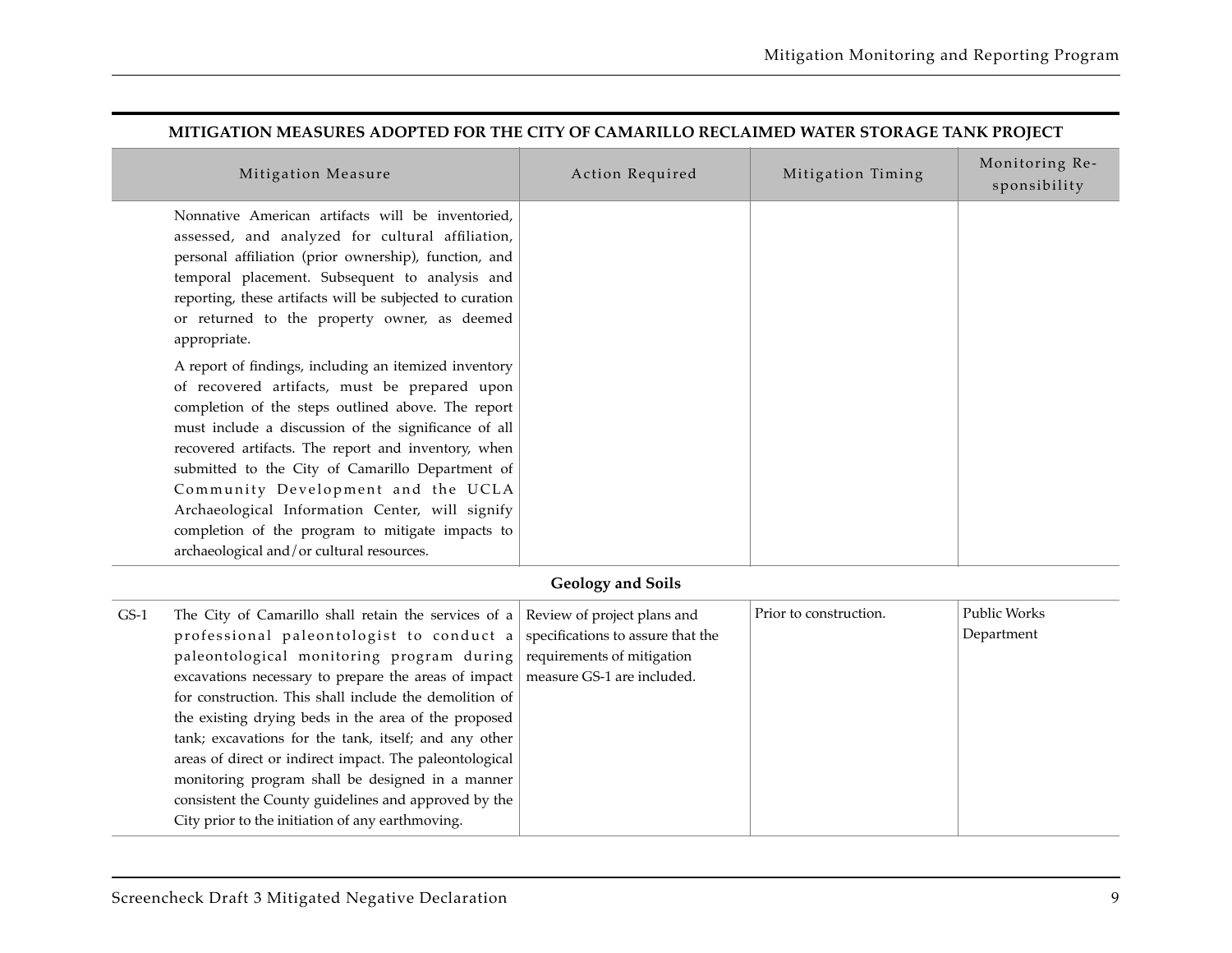This page intentionally left blank.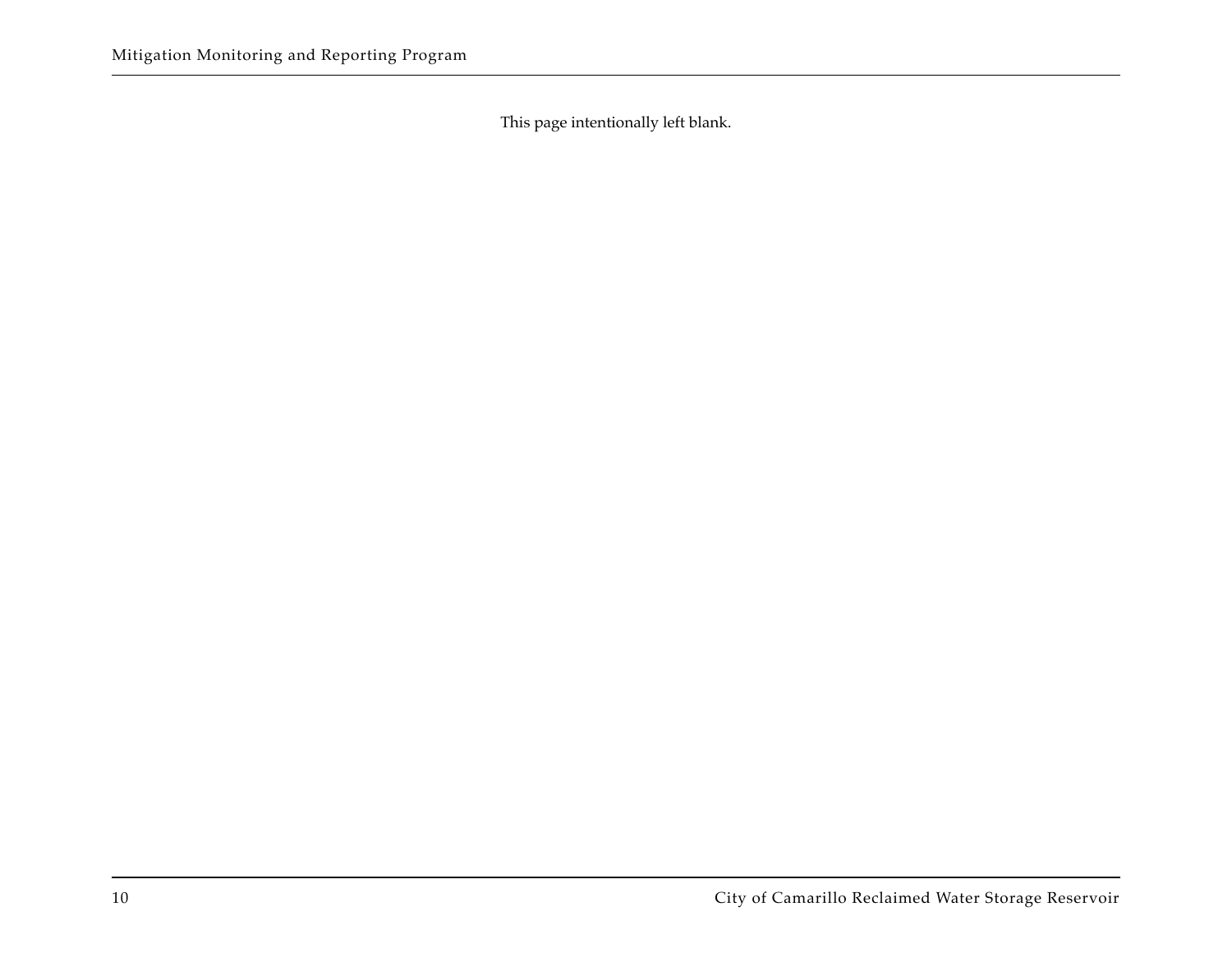# INITIAL STUDY FOR THE CITY OF CAMARILLO RECLAIMED WATER STORAGE RESERVOIR (WT-14-03)

Prepared for:

City of Camarillo 601 Carmen Drive Camarillo, CA 93010

Prepared by:

Cadence Environmental Consultants Camarillo, CA 93010



April 2021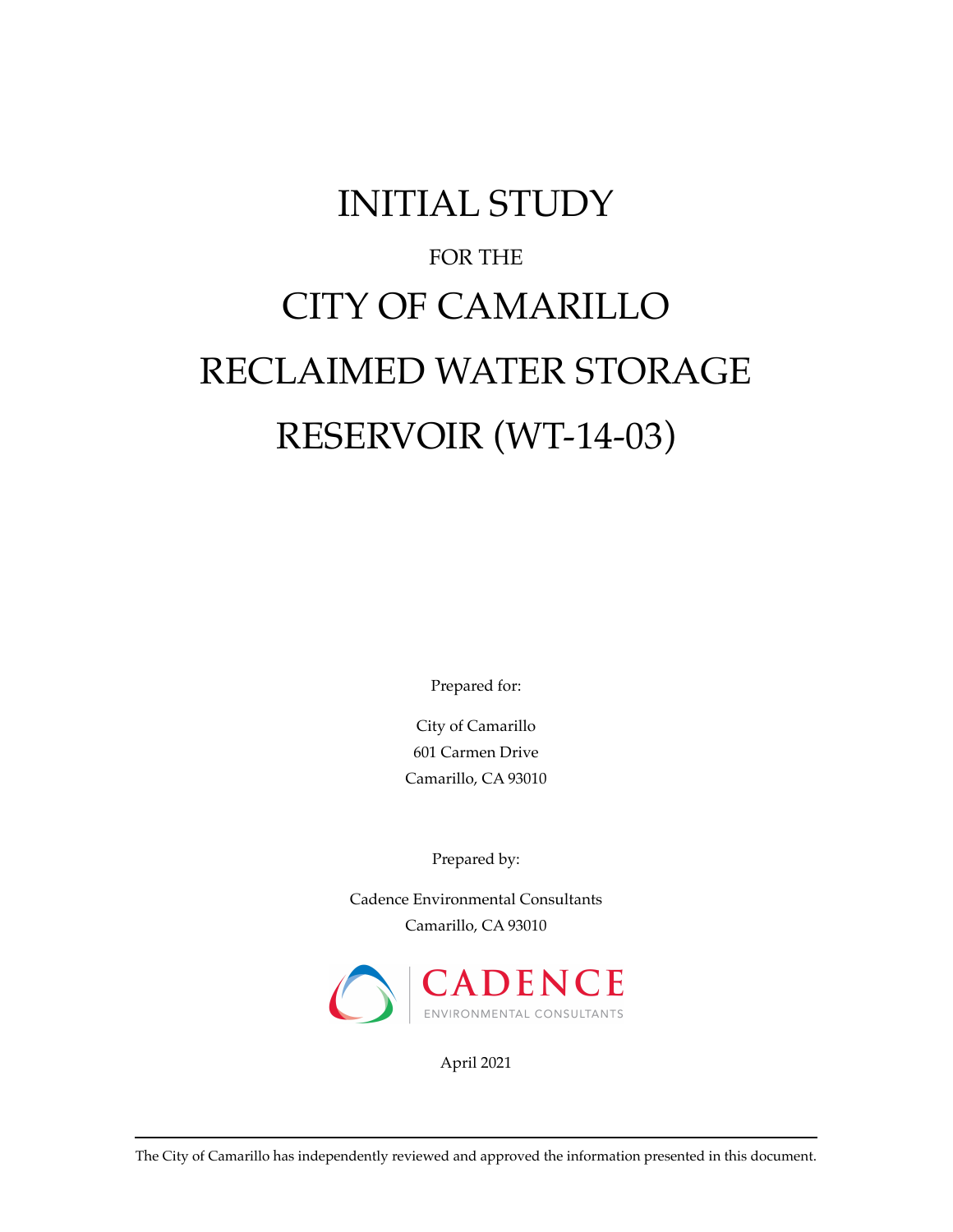## TABLE OF CONTENTS

| <b>Section</b> | Page |
|----------------|------|
|                |      |
|                |      |
|                |      |
|                |      |
|                |      |
|                |      |
|                |      |
|                |      |
|                |      |
|                |      |
|                |      |
|                |      |
|                |      |
|                |      |
|                |      |
|                |      |
|                |      |
|                |      |
|                | .101 |
|                |      |
|                |      |
|                |      |
|                |      |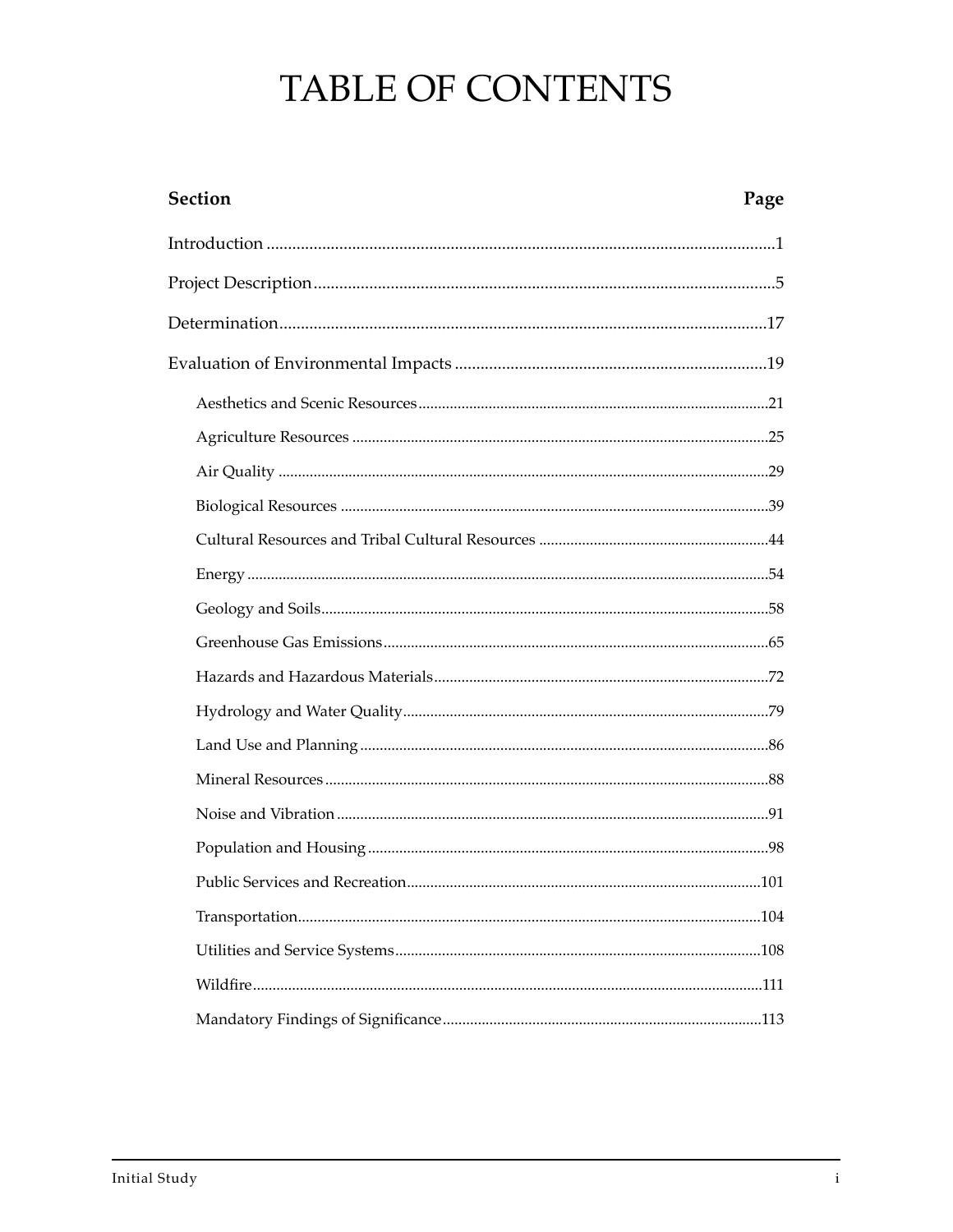### **Appendices (provided on CD)**

Appendix A - Air Quality Analysis Calculation Data

Appendix B - Cultural Resources Investigation

Appendix C - Geotechnical Report

Appendix D - Greenhouse Gas Analysis Calculation Data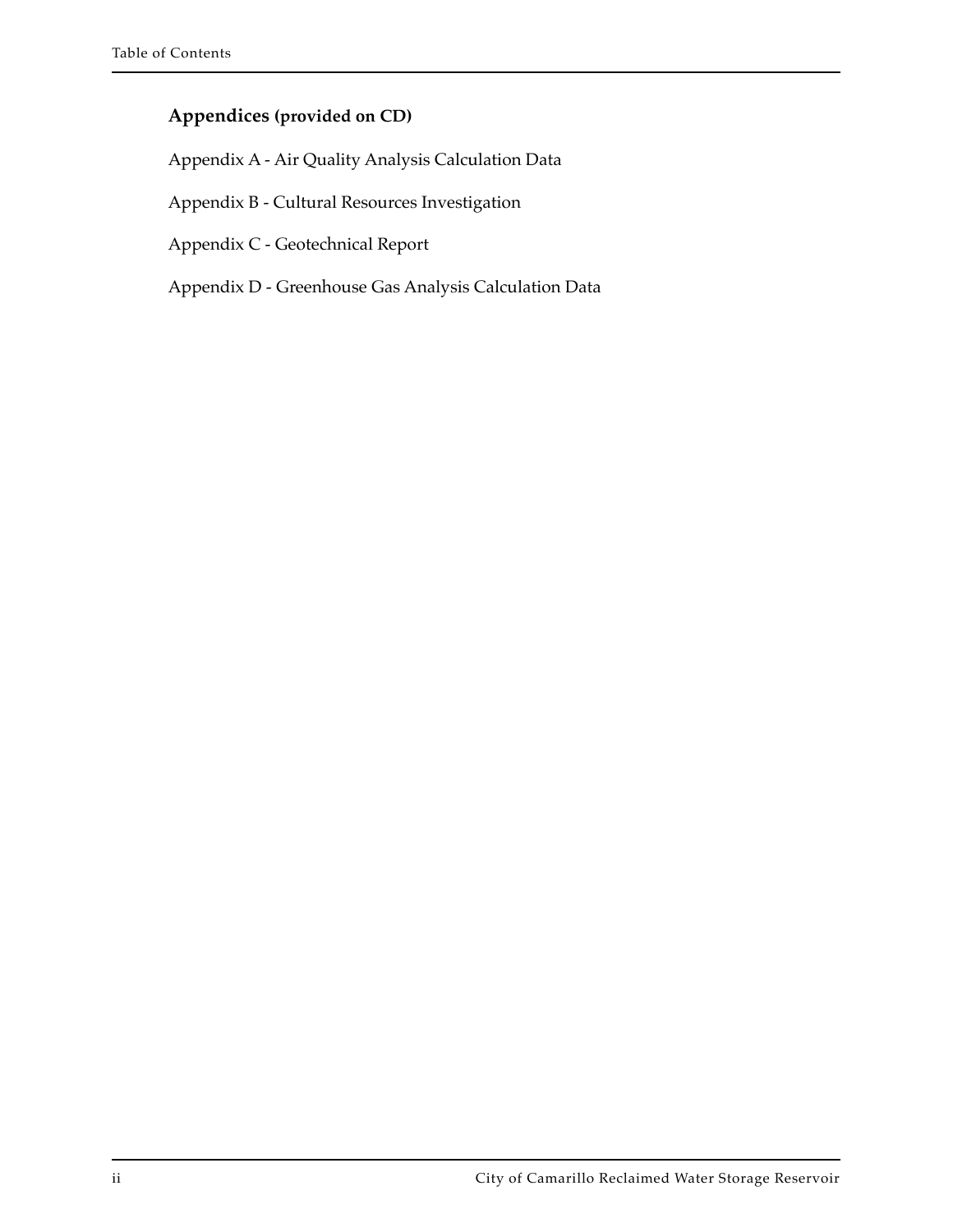### INTRODUCTION

### **INTRODUCTION**

The subject of this Initial Study is the requested approvals to develop a new recycled or reclaimed water storage reservoir at the Camarillo Sanitary District Water Reclamation Plant in Camarillo, California. The City of Camarillo is the lead agency under the California Environmental Quality Act (CEQA) for the proposed project.

### **Project Information**

| Project Title:           | City of Camarillo Reclaimed Water Storage Reservoir (WT-14-03)                                      |
|--------------------------|-----------------------------------------------------------------------------------------------------|
| <b>Project Location:</b> | Camarillo Sanitary District Water Reclamation Plant, 150 East Howard Road,<br>Camarillo, California |
| Lead Agency:             | City of Camarillo<br>601 Carmen Drive, Camarillo, CA 93010                                          |
| Contact Person:          | Andrew Grubb, PE, Senior Civil Engineer, City of Camarillo Dept. of Public Works,<br>805-388-5344   |

### **PURPOSES OF THE INITIAL STUDY**

This Initial Study has been prepared in accordance with relevant provisions of the California Environmental Quality Act of 1970, as amended, the Guidelines for Implementation of the California Environmental Quality Act (State CEQA Guidelines) as revised through January 1, 2020, and the City of Camarillo CEQA Environmental Guidelines. Section 15063(c) of the State CEQA Guidelines indicates that the purposes of an Initial Study are to:

- 1. Provide the Lead Agency (i.e., the City of Camarillo) with information to use as the basis for deciding whether to prepare an Environmental Impact Report (EIR) or Negative Declaration;
- 2. Enable an applicant or Lead Agency to modify a project, mitigating adverse impacts before an EIR is prepared, thereby enabling the project to qualify for a Mitigated Negative Declaration;
- 4. Assist the preparation of an EIR, if one is required, by:
	- Focusing the EIR on the effects determined to be significant;
	- Identifying the effects determined not to be significant;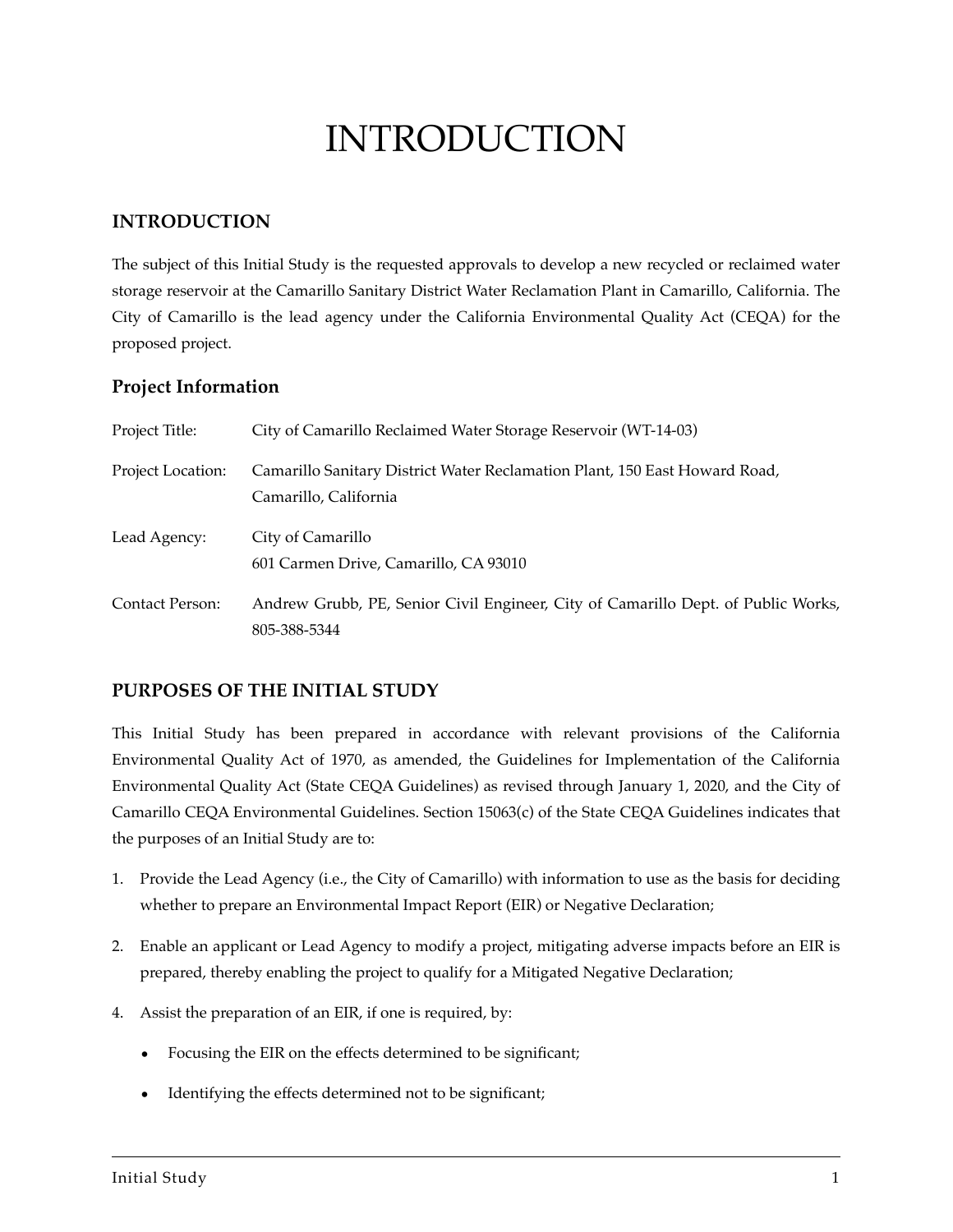- Explaining the reasons why potentially significant effects would not be significant; and
- Identifying whether a program EIR, tiering, or another appropriate process can be used for analysis of the project's environmental effects.
- 4. Facilitate environmental assessment early in the design of a project;
- 5. Provide documentation of the factual basis for the finding in a Mitigated Negative Declaration or Negative Declaration that a project will not have a significant effect on the environment;
- 6. Eliminate unnecessary EIRs; and
- 7. Determine whether a previously prepared EIR could be used with the project.

### **Determination that Initial Study should be conducted**

If a project is subject to the requirements of CEQA and does not meet any exemption criteria, an Initial Study is used to determine if the project may have a significant effect on the environment. If the lead agency can determine that an EIR clearly will be required for a project, an Initial Study is not required but may still be made if determined to be desirable. If it is determined that an Initial Study is required for a project, all phases of project planning, implementation, and operation are considered in the environmental assessment of the project.

### **Use of the Initial Study**

The Initial Study is intended to be used to provide information as the basis for the determination of whether a Negative Declaration, Mitigated Negative Declaration, or an EIR shall be prepared for a project. The Initial Study shall also be used to identify whether a program EIR, master EIR, tiering or another appropriate process can be used for analysis of the project's environmental effects.

Determining the significance of environmental impacts is a critical and often controversial aspect of the environmental review process. It is critical because a determination of significance may require that the project be substantially altered, or that mitigation measures be readily employed to avoid the impact or reduce it below the level of significance. If the significant impact cannot be reduced or avoided, an EIR must be prepared. An EIR is a detailed statement that describes and analyzes the significant environmental impacts of a proposed project, discusses ways to reduce or avoid them, and suggests alternatives to the project, as proposed, that are capable of reducing or eliminating one or more significant impacts of the project.

Where a project is revised in response to an Initial Study, so that potential adverse effects are mitigated to a point where no significant environmental effects will occur, a Mitigated Negative Declaration shall be prepared instead of an EIR. If the project will still result in one or more significant effects on the environment after mitigation measures are added to the project, an EIR shall be prepared.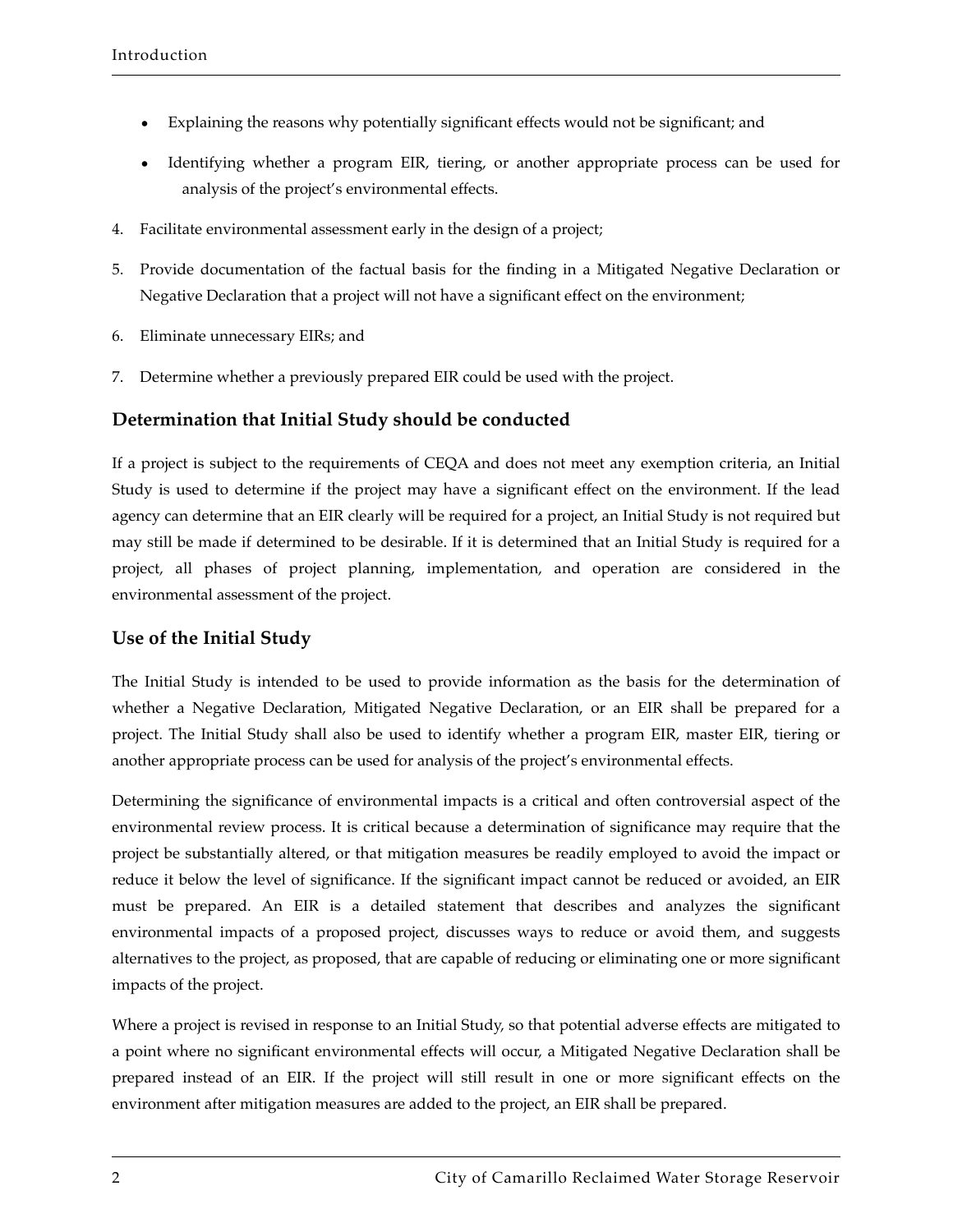When the Initial Study concludes that no EIR is necessary, the Initial Study also provides documentation of the factual basis for the finding that the project will not have a significant effect on the environment.

### **ORGANIZATION OF THE INITIAL STUDY**

This Initial Study has been formatted for ease of use and reference. To help the reader locate information of particular interest, a brief summary of the contents of each section of the Initial Study is provided. The following sections are contained within the Initial Study:

**Introduction**: This section introduces the subject of this Initial Study.

**Project Description**: This section defines the project location, describes the physical characteristics of the project site, describes the project as proposed by the project applicant, and identifies the approvals requested of the City of Camarillo for project implementation.

**Determination**: This section identifies the determination by the City of Camarillo as to whether a Negative Declaration or an EIR shall be prepared for the proposed project.

**Evaluation of Environmental Impacts**: The Evaluation of Environmental Impacts is the primary focus of the Initial Study. An evaluation of potential environmental impacts is provided for each environmental issue identified in the City of Camarillo CEQA Environmental Guidelines.

### **DOCUMENTS INCORPORATED BY REFERENCE**

The City of Camarillo General Plan, as amended through January 2019, is applicable to development of the proposed project site and is hereby incorporated by reference. It is available for review at:

Public Service Counter City of Camarillo Department of Community Development 601 Carmen Drive, Camarillo, CA 93010 805-388-5300

Hours: Monday - Friday: 8:00 am through 5:00 pm.

And online at https://www.cityofcamarillo.org/departments/community\_development/ general\_plan\_test/index.php.

Also incorporated by reference is the Post Construction Stormwater Management Plan (PCSMP #SW0031) dated 10/3/2018 and approved by the City of Camarillo Public Works Department on 10/9/2018. It is available for review at: